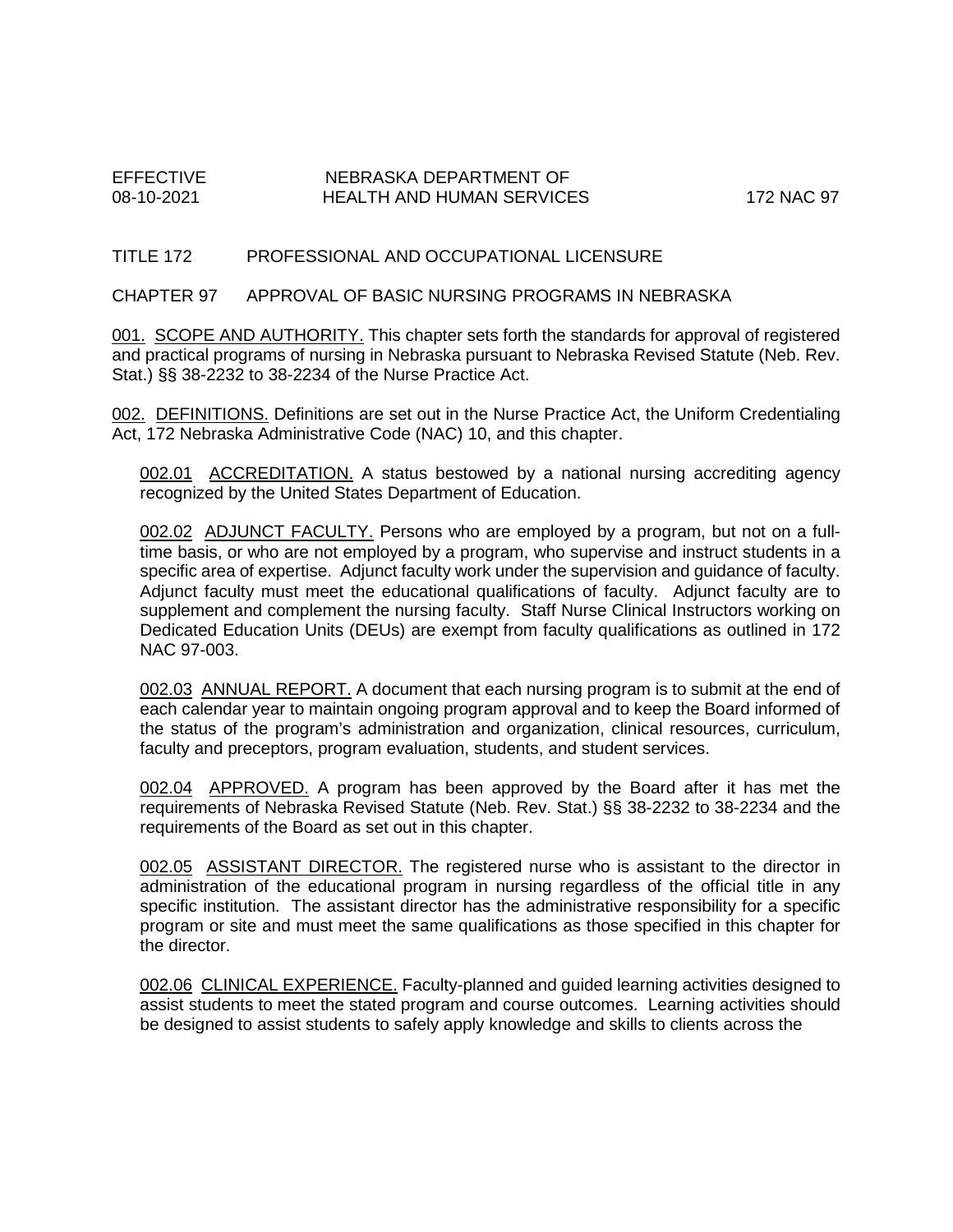lifespan and must be appropriate to the expectations of the graduates according to the program type.

002.07 CONTROLLING INSTITUTION. An established organization or institution which applies for approval and actually administers and controls the program of registered or practical nursing in its entirety after approval is received from the Board.

002.08 COURSE. An instructional unit of the curriculum with defined objectives and methods of evaluation.

002.09 CURRICULUM. The total learning experiences of the program organized in a systematic manner.

002.10 DEBRIEFING. An activity that follows a clinical lab, classroom or simulation experience, is led by a facilitator, encourages participants' reflective thinking, and provides feedback regarding participants' performance.

002.11 DEDICATED EDUCATION UNIT (DEU). Nursing units in which designated staff nurses become the clinical instructors to the students. Staff nurse clinical instructors work closely with nursing faculty and have received education about teaching, learning and evaluation in clinical nursing education.

002.12 DIPLOMA, DEGREE OR CERTIFICATE. The formal document showing that the student has completed the prescribed program.

002.13 DIRECTOR. The registered nurse administratively in charge of an educational program in nursing regardless of the official title in any specific institution.

002.14 DISTANCE LEARNING. A mode of delivering education and instruction to students who are not physically present in the same location.

002.15 GOVERNING BODY. The body of a controlling institution that sets the policies for the institution.

002.16 INNOVATIVE APPROACH. A creative nursing education strategy that departs from the current rule structure and requires Board approval for implementation.

002.17 NURSING FACULTY. Individuals employed full- or part-time by an academic institution who drive nursing education based on national standards, reflect the parent institution's mission, and facilitate the development of clinical judgment necessary for safe and effective practice.

002.18 OBSERVATIONAL EXPERIENCE. An assignment to a facility or unit where students observe the role of the facility and the role of nursing within the facility, but where students do not participate in direct patient or client care. Direct faculty or preceptor supervision is not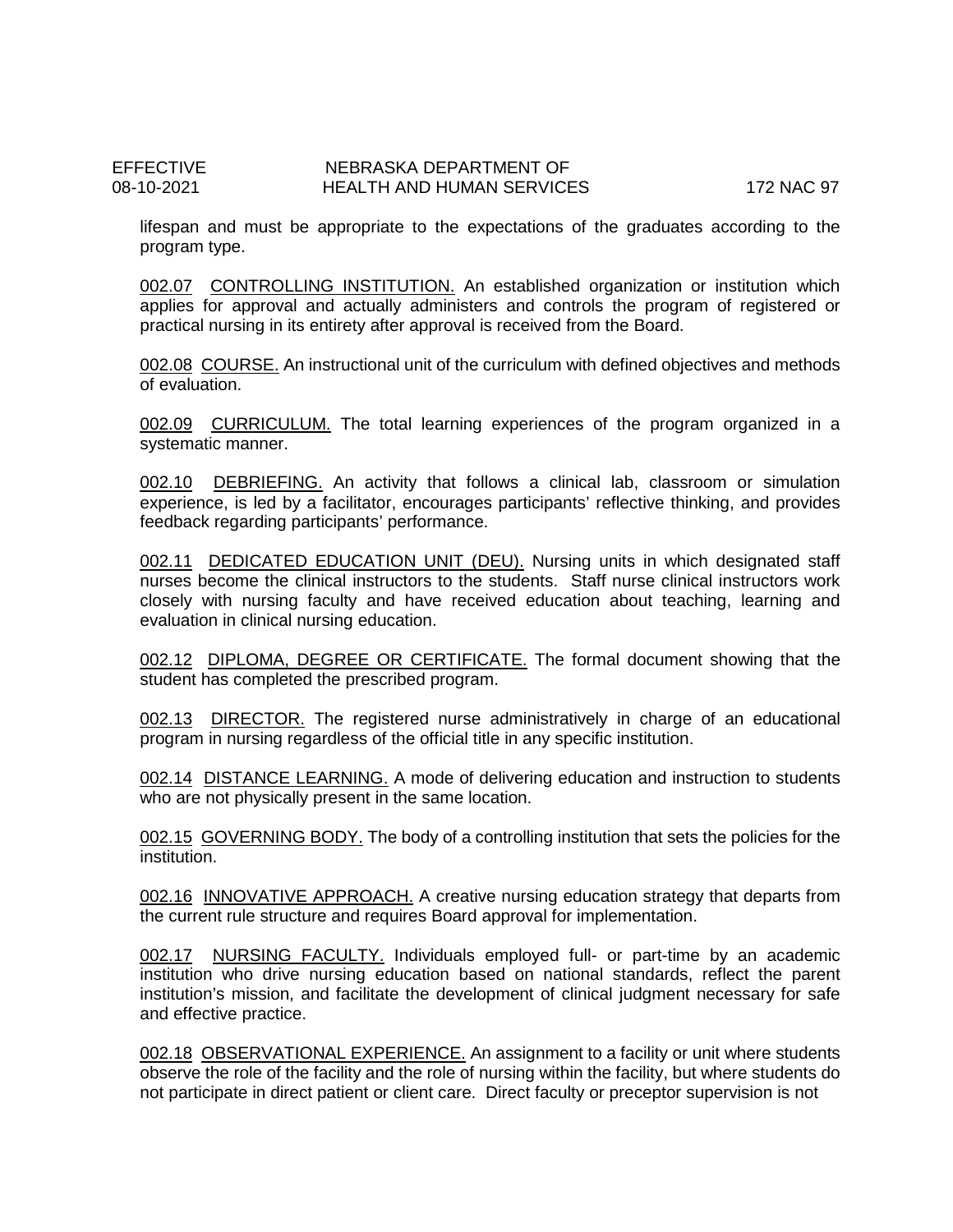required for an observational experience outside the clinical facility. Observational experiences may be used to supplement, but not replace direct patient care experiences.

002.19 PRECEPTOR. An experienced registered nurse who provides direct supervision of a formal student clinical learning experience at a clinical agency where the preceptor is employed. A preceptor acts as a facilitator of student learning and serves as a teacher, mentor, role model or supervisor who is immediately available in a clinical setting. Preceptors are employed by the agency where the student is placed for clinical experience.

002.20 PRELICENSURE NURSING EDUCATION PROGRAM. An educational program approved by the Board which prepares the registered or practical nursing graduates to qualify for the license of registered nurse or licensed practical nurse upon passing the required licensing examination, and meeting other licensure requirements.

002.21 PROGRAM STATUS. A designation assigned to a nursing education program by the Board which may include approval, warning, suspension or revocation.

002.22 PURPOSE. A statement which identifies the reason for the existence of a program.

002.23 RECOMMENDATIONS. Advice of what must be done to ensure that the entire program or program components have met the requirements of the law and the requirements of the Board as set out in this rule. All recommendations must be considered and implemented by the program and the program must keep the Board informed of the implementation of the recommendations.

002.24 SIMULATION. A technique to replace and amplify patient care experiences with guided experiences that evoke or replicate substantial aspects of the real world in a fully interactive manner.

002.25 STAFF NURSE SUPPORTED EXPERIENCE. A clinical experience, which is 3 days or less, where a student is assigned 1:1 to a staff nurse in a specialty setting for a hands on clinical experience at the direction of the staff nurse. Faculty should provide indirect supervision for the experience as defined in 172 NAC 99.

002.26 STAFF NURSE CLINICAL INSTRUCTOR. A registered nurse with 12 months or more experience who receives orientation and training from nursing programs and is employed in a clinical setting at sites using the Dedicated Education Unit (DEU) model of clinical instruction. A staff nurse instructor will supervise no more than 2 students at 1 time and is exempt from faculty qualifications as outlined in 172 NAC 97-007.03.

002.27 SUGGESTIONS. Proposals for the program to consider that may enhance the program or program components. Suggestions are to be considered by the program, but may be accepted and implemented, modified and implemented, or rejected and not implemented. No follow-up communication with the Board is required.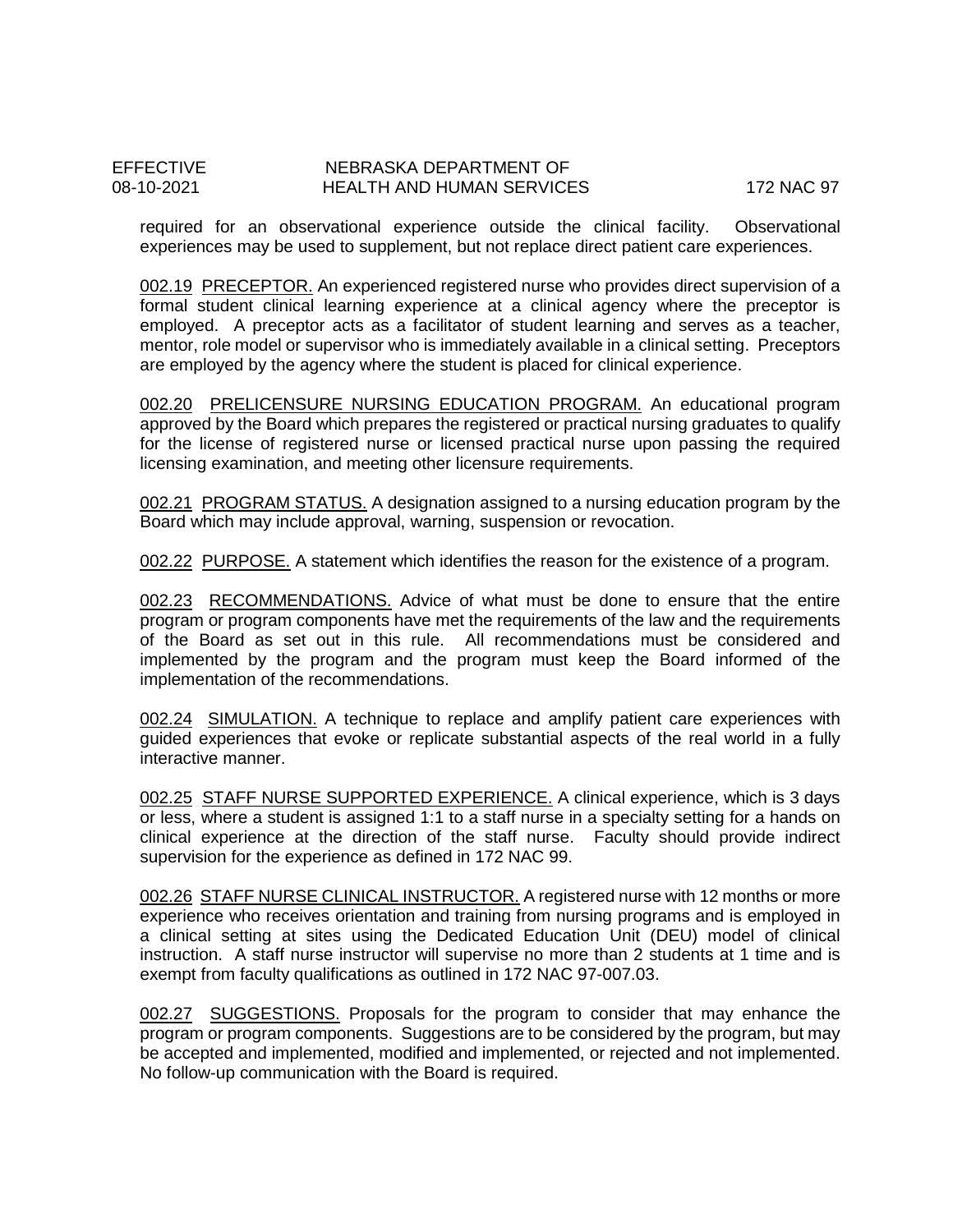002.28 SUPPORT COURSE. A non-nursing course in the areas of the biological, physical, or behavioral sciences, for which the content is essential to the application of nursing knowledge.

002.29 WAIVER. A provisional document that allows temporary suspension of 1 element of this chapter, such as faculty education or preceptor education.

003. CLASSIFICATION OF PRELICENSURE PROGRAMS IN NURSING EDUCATION. The nursing education program shall be an integral part of a governing academic institution that is accredited by an accrediting agency that is recognized by the United States Department of Education. There are 2 types of prelicensure programs for registered nurses and one type for licensed practical nurses.

003.01 BACCALAUREATE DEGREE PROGRAM. A prelicensure program for registered nurses conducted by a university or college and leads to a baccalaureate degree in nursing;

003.02 ASSOCIATE DEGREE PROGRAM. A prelicensure program for registered nurses conducted by a community college, college or university and leads to an associate degree in nursing; and

003.03 PRACTICAL DIPLOMA PROGRAM. A prelicensure educational program for practical nurses of at least 1 academic year conducted by a community college or educational agency.

004. PRELICENSURE NURSING EDUCATION PROGRAM STANDARDS. Prelicensure nursing education programs must meet the following program standards. A program shall provide evidence to the Board that these standards have been met on an annual basis.

- (A) Obtain national or specialized nursing program accreditation within 10 years of adoption of these regulations;
- (B) Maintain national or specialized nursing program accreditation;
- (C) Implement and maintain a comprehensive, systematic plan for ongoing evaluation based on program outcomes and incorporates continuous improvement;
- (D) National Council Licensure Exam pass rates at 80% per year or a 3 year average consistent with the national average;
- (E) At a minimum, 35% of the total faculty (including all clinical adjunct, part-time, or other faculty) are employed at the institution as full-time faculty;
- (F) Retention of faculty and administration above the state average;
- (G) No significant change in completion or attrition rates;
- (H) Student faculty ratio that does not exceed ratios defined in 172 NAC 97-007.02;
- (I) No significant loss of clinical contracts or lack of meeting requirements for clinical experiences;
- (J) Provides annual report data and complies with curriculum revision or review or site visit requirements;
- (K) Track and share complaints to Board of Nursing or other Nursing Regulatory Body from students, faculty, clinical sites or the public;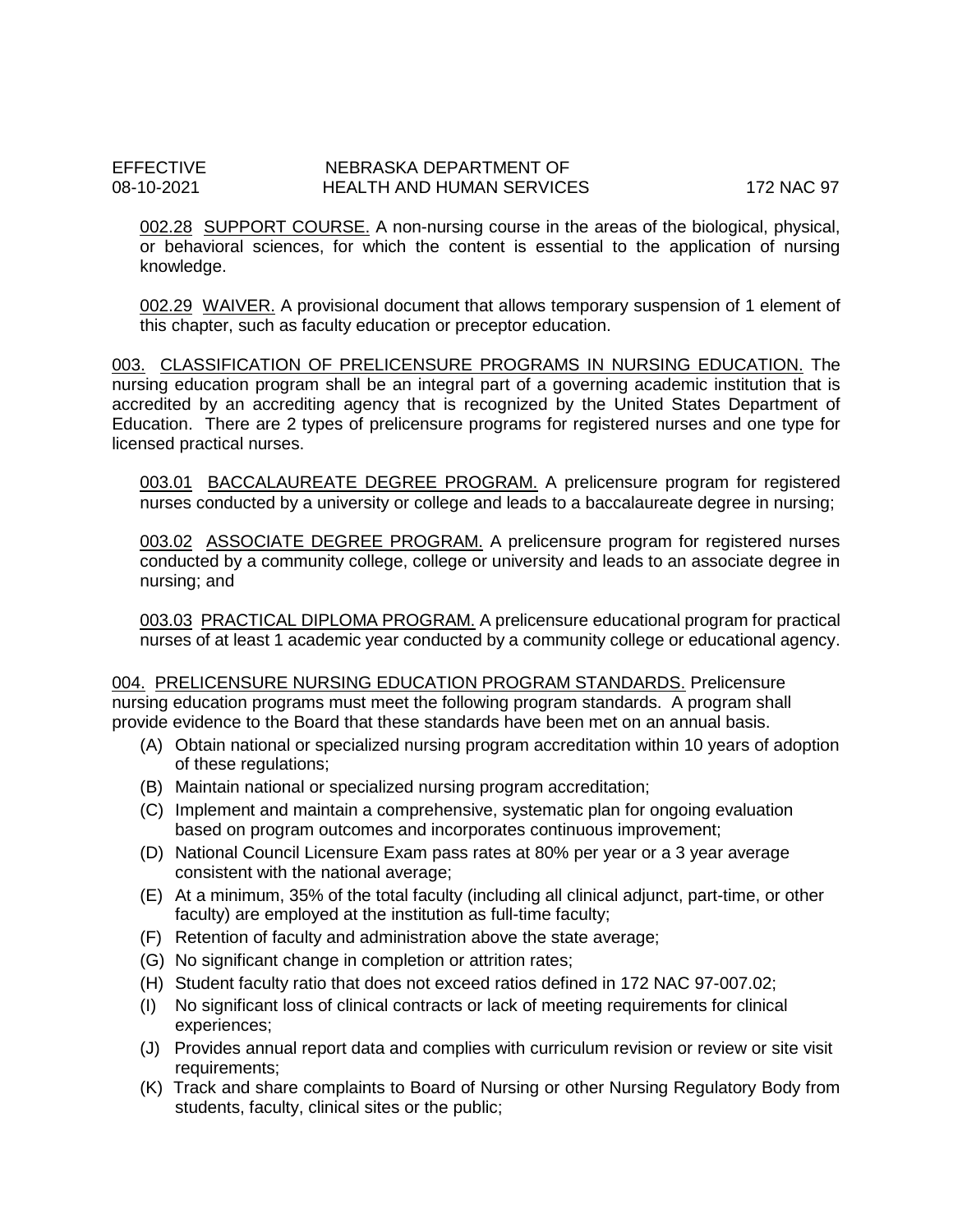- (L) Have less than three program directors in a five year period; and
- (M) Frequent faculty reductions or frequent turnover in number of faculty.

005. ADMINISTRATION AND ORGANIZATION. The administrative control for the program must be vested in the governing body of the controlling institution. The governing body of the controlling institution must:

- (A) Provide an organizational chart showing the relationship of the nursing program to the controlling institution, to other departments, institutions, and agencies and the channels of authority and communication;
- (B) Provide an organizational chart showing relationships of individuals or groups within the nursing program;
- (C) Appoint a qualified person to administer the nursing program or programs as set forth in 172 NAC 97-007.01;
- (D) Provide for an adequate number of qualified faculty as set forth in 172 NAC 97-007-03;
- (E) Provide for adequate educational facilities and clinical resources as set forth in 172 NAC 97-010 and 011;
- (F) Provide for written agreements with all cooperating agencies that delineate the methods of communication and areas of responsibilities of each party;
- (G) Provide for a financial base that is sufficient to ensure adequate financial resources to maintain a qualified faculty, adequate facilities including classrooms and laboratories, and simulation, to be able to provide students with adequate education from admission to completion;
- (H) Provide in writing the conditions of employment and the policies for faculty; and
- (I) Provide in writing the educational philosophy of the controlling institution.

006. PHILOSOPHY AND OUTCOMES. The program must have in writing a clearly defined statement of philosophy, organizing framework and program outcomes which serve as a basis for the development of the total nursing education program.

- (A) The statement of philosophy must include the beliefs of the faculty about:
	- (i) Human beings;
	- (ii) Nursing;
	- (iii) Education;
	- (iv) Nursing education;
	- (v) Health; and
	- (vi) Must be in accord with those of the controlling institution.
- (B) The organizing framework must reflect the concepts or theories that serve as the foundation of the curriculum.
- (C) Program outcomes must reflect the stated philosophy and must be based on the concept of preparing a practitioner who gives safe and competent care and who functions within the legally defined scope of practice of a registered or licensed practical nurse.
- (D) The program outcomes must be measurable and attainable within the timeframe of the program of instruction.
- (E) The philosophy and program outcomes must be defined and approved by the faculty and shared with the students.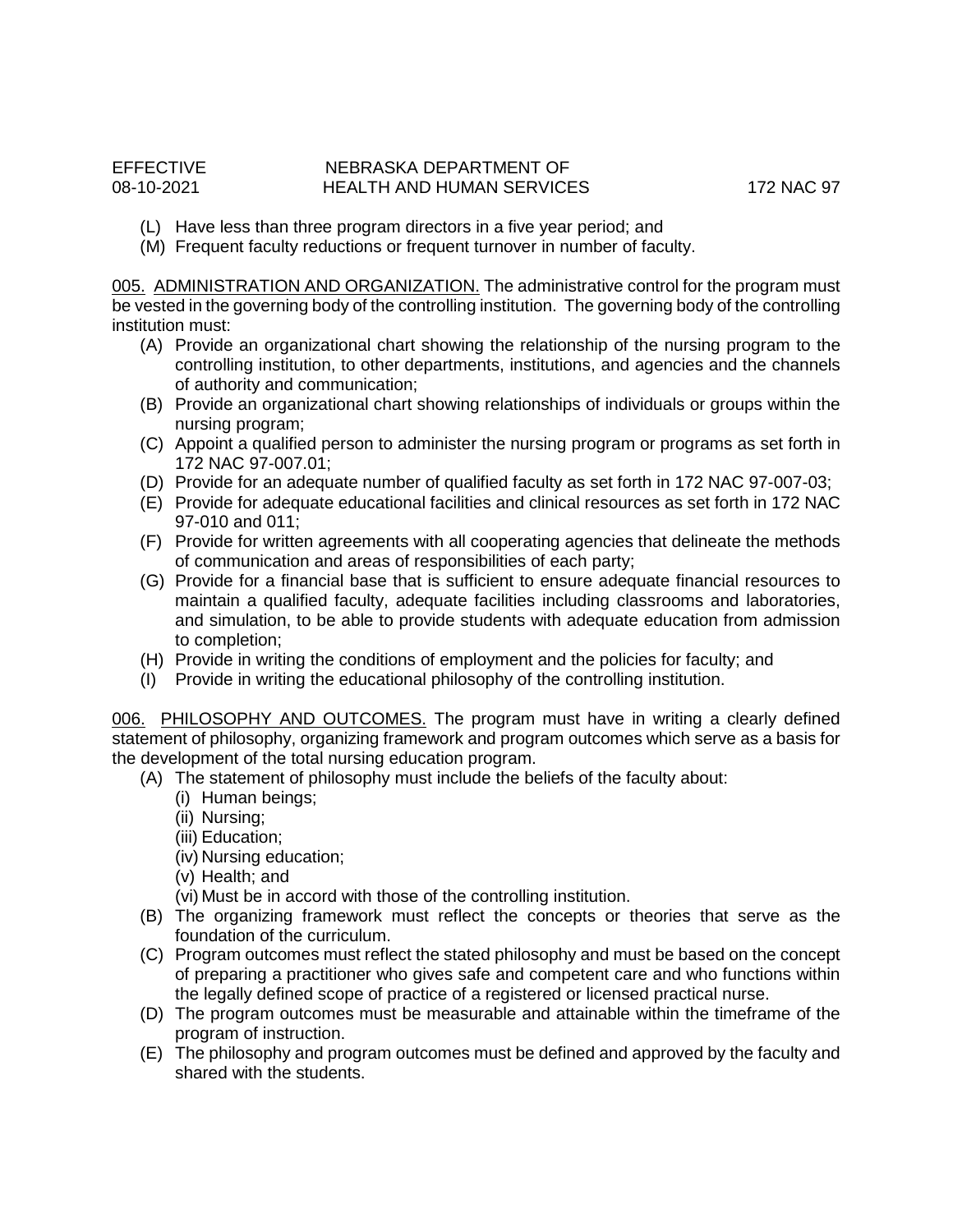007. FACULTY. The program must hire and retain a qualified program director and faculty.

007.01 DIRECTOR. The director of the nursing education program must be a registered nurse, hold an unencumbered license to practice in Nebraska, and is academically and experientially qualified to direct the program preparing graduates for the safe and effective practice of nursing. The director is accountable for the administration, planning, implementation and evaluation of the nursing education program.

007.01(A) PRELICENSURE PRACTICAL NURSING PROGRAM. Any person appointed director of a prelicensure practical nursing program must have:

- (i) A minimum of a graduate degree in nursing;
- (ii) 3 years of clinical experience; and
- (iii) 3 years of nursing education experience.

007.01(B) PRELICENSURE REGISTERED NURSING PROGRAM. Any person appointed director of a prelicensure registered nursing program must have:

- (i) A minimum of a graduate degree in nursing;
- (ii) 3 years of clinical experience; and
- (iii) 3 years of nursing education experience.

007.02 FACULTY RATIOS. There must be sufficient faculty with educational preparation and nursing expertise to meet the objectives and purposes of the nursing education program. Factors which determine the number and qualifications of faculty include the type and length of program, number of students enrolled, number of students assigned to a clinical area, frequency of admissions, total responsibilities of the faculty, and number and location of clinical facilities.

- (A) There must be a sufficient core of full-time faculty as set forth in 172 NAC 97-004(E), to assure consistent presentation of the curriculum, consistent application of policies, and consistent supervision of the clinical experiences;
- (B) There must be no more than 10 students per faculty member, a 1:10 faculty-to-student ratio, in the clinical area. The clinical facility may require a lower number of students per faculty. A 1:8 faculty-to-student ratio is preferred; and
- (C) For Dedicated Education Units (DEU's), 1 nursing faculty member may supervise up to 16 students in the clinical setting. Staff nurse clinical instructors must supervise no more than 2 students at a time.

007.03 FACULTY QUALIFICATIONS. There must be written position descriptions of all faculty members, their qualifications, and their responsibility in the educational program.

007.03(A) TYPE OF NURSING PROGRAM. Qualifications for nursing faculty are outlined by program.

007.03(A)(i) PRACTICAL NURSING PROGRAM. Nursing faculty who teach in a program leading to licensure as a practical nurse must:

(1) Have an unencumbered registered nursing license to practice in Nebraska;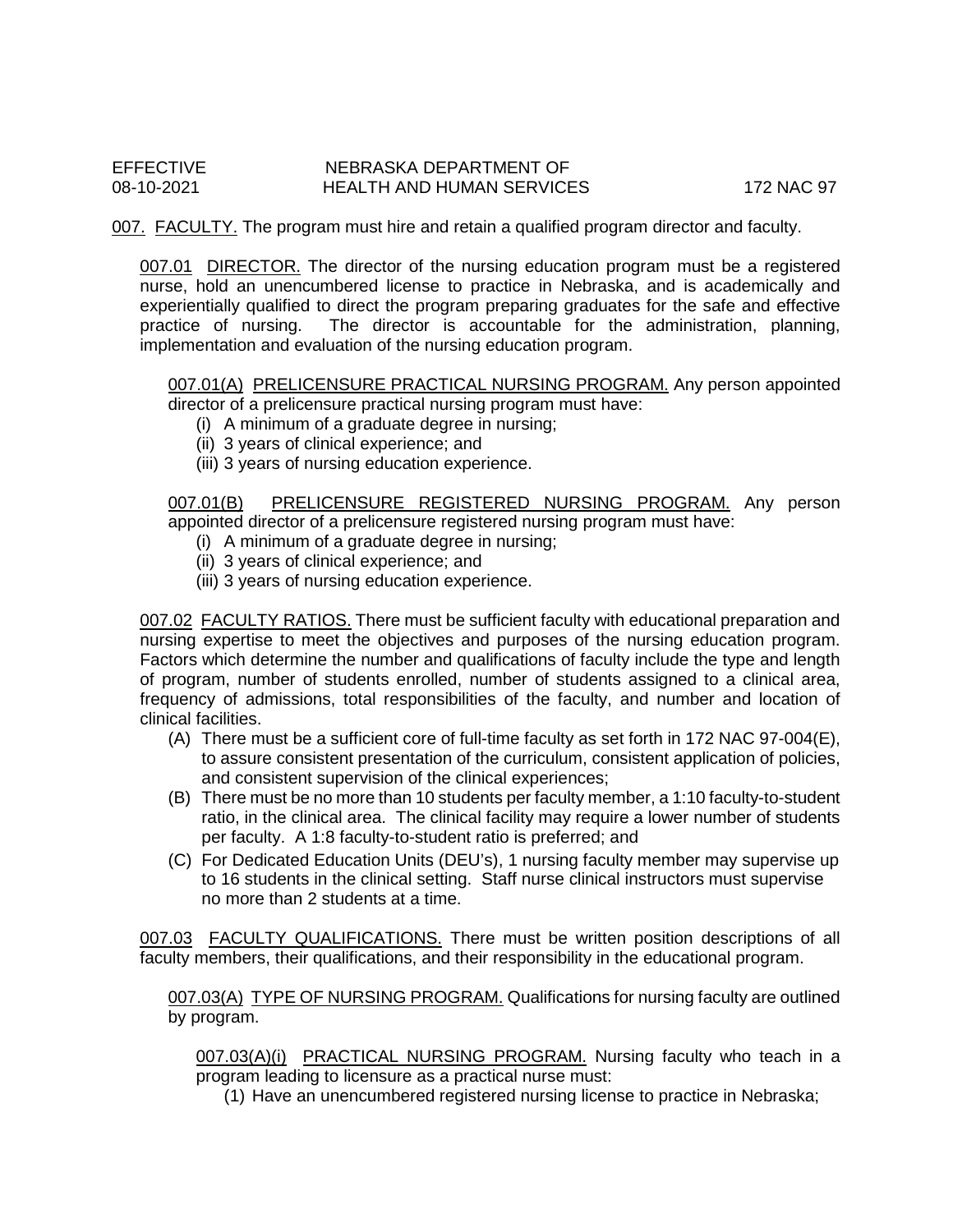#### EFFECTIVE NEBRASKA DEPARTMENT OF NEBRASKA DEPARTMENT OF HEALTH AND HUMAN SERVICES 172 NAC 97

- (2) Have a minimum of a baccalaureate degree in nursing. Faculty, except for adjunct clinical faculty, must have a minimum of a graduate degree in nursing or be making annual progress toward a graduate degree in nursing and complete it within 6 years of faculty appointment; and
- (3) Have 2 years of clinical experience.

007.03(A)(ii) REGISTERED NURSING PROGRAM. Nursing faculty who teach in programs leading to licensure as a registered nurse must:

- (1) Have an unencumbered registered nurse license to practice nursing in Nebraska;
- (2) Have a minimum of a graduate degree in nursing or make annual progress toward a graduate degree in nursing and complete a degree within 6 years of faculty appointment; and
- (3) Have 2 years of clinical experience.

007.03(B) OTHER FACULTY REQUIREMENTS. Other requirements for faculty in nursing programs include the following:

- (i) All nursing faculty including clinical, full-time and adjunct, must complete a planned orientation;
- (ii) Faculty teaching non-clinical nursing courses shall have advanced preparation and experience appropriate for the content being taught; and
- (iii) If for any emergency reason a program employs a faculty member on a temporary basis who does not meet the requirements, the program must request a waiver of faculty qualifications for that specific situation. The waiver request must include the reason for the request, the time frame for the request, and what steps were taken to prevent the need for the waiver.

007.04 DIRECTOR AND FACULTY RESPONSIBILITIES. Responsibilities and functions of the director and faculty of a nursing program include the following:

- (A) Develop, implement, evaluate, and update the purpose, philosophy, organizational framework and program outcomes;
- (B) Design, implement and evaluate the curriculum using a written plan;
- (C) Develop, evaluate, and revise student admission, progression, retention, and graduation policies within the policies of the institution;
- (D) Participate in academic advising and guidance of students;
- (E) Provide theoretical instruction and clinical or practicum experiences;
- (F) Supervise the instruction provided by preceptors;
- (G) Assure that observational experiences comprise no more than 20% of the clinical experiences of any course;
- (H) Evaluate student achievement of curricular outcomes related to nursing knowledge and practice;
- (I) Provide for student evaluation of teaching effectiveness;
- (J) Provide an orientation for new faculty; and
- (K) Participate in activities which facilitate maintaining the faculty members' own nursing competence and professional expertise in the area of teaching responsibility and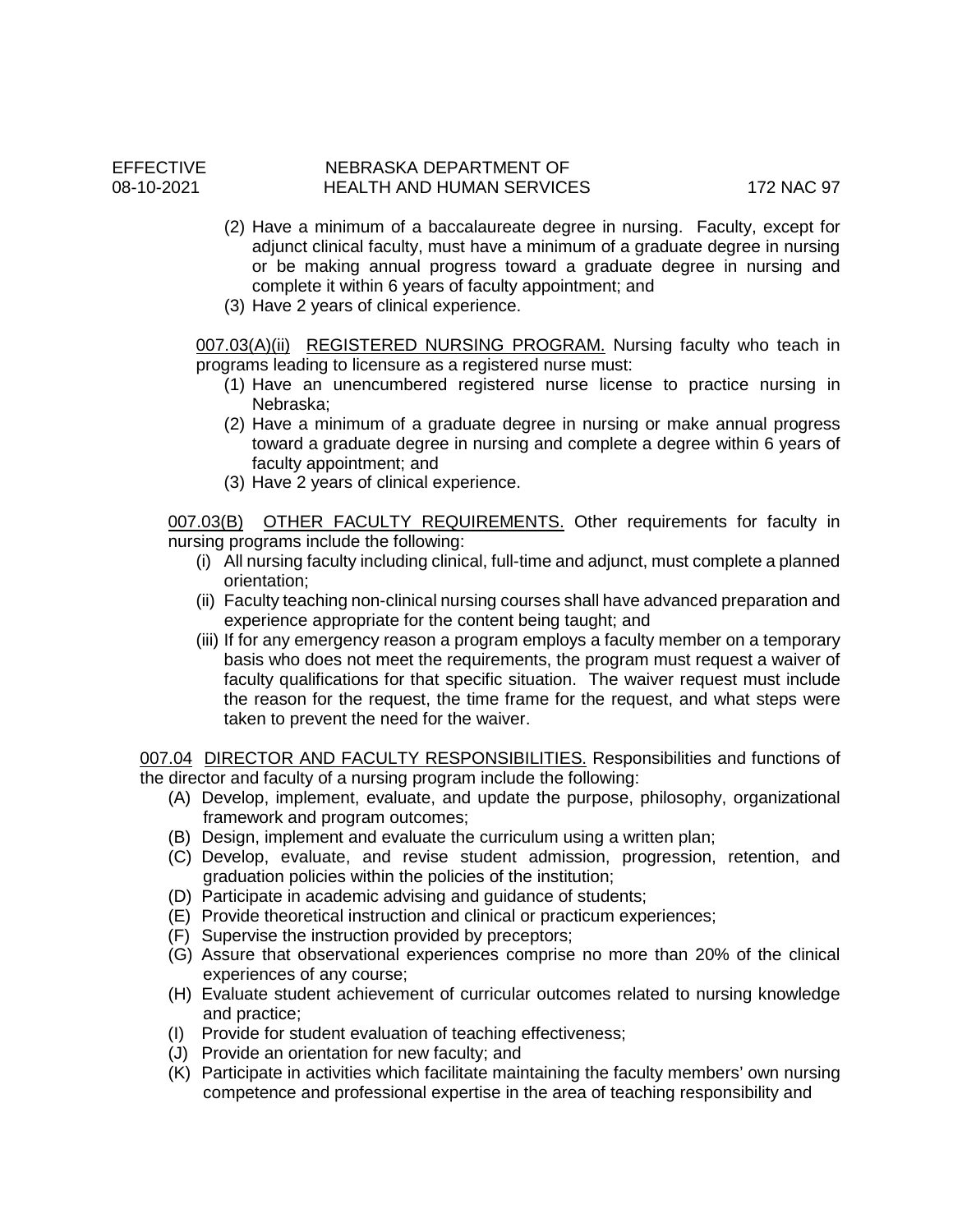maintaining clinical competence through clinical experience, workshops, and inservice education.

007.05 POLICIES AND PROCEDURES. Faculty policies and procedures must be available in writing and must include qualifications, rights and responsibilities of faculty members, the criteria for evaluation of performance, and promotion and tenure policies.

007.06 RECORDS AND REPORTS. Written records of faculty decisions and committee reports must be maintained and available to all faculty.

007.07 RESOURCES. The program must have clerical staff and other resources sufficient to meet the needs of the faculty and administration.

008. PRECEPTORS. The program may use preceptors in direct supervision of student learning experiences in the clinical agency where the preceptor is employed.

008.01 PRECEPTOR GUIDELINES. These guidelines apply when a faculty member has assigned responsibility for direct supervision of student clinical learning experiences to a preceptor, at the preceptor's employing agency, and when the faculty member may not be physically present within the clinical agency or clinical setting.

- (A) Preceptor supervision is not appropriate for the beginning student. Clinical preceptors may be used to enhance clinical learning experiences, after a student has received clinical and didactic instruction in all basic areas of nursing or within a course after students have received clinical and didactic instruction in all basic areas for that course or specific learning experience.
- (B) While learning with the preceptor, the student role expectations must not exceed the level of practice for which the student is being prepared.
- (C) Direct supervision by a preceptor means that the preceptor is present in the clinical setting and available to the student at all times.
- (D) Preceptors may be responsible for no more than one student at a time.
- (E) The responsibility for student learning rests with the faculty member, preceptor and student.
	- (i) The faculty member primarily coordinates the learning experience of the student, provides direction for the preceptor and student, and evaluates the student's achievement of the course objectives.
	- (ii) The preceptor retains his or her nursing staff responsibility for client care while considering the individual student's capabilities in making assignments.
	- (iii) The student must be directed to accept only those responsibilities which the preceptor believes can be safely managed. Students are expected to maintain practice within the safe limits which have previously been taught. Recognizing their own strengths and limitations, students are required to request help and supervision as needed.

008.02 PRECEPTOR QUALIFICATIONS. Qualifications for a clinical preceptor include: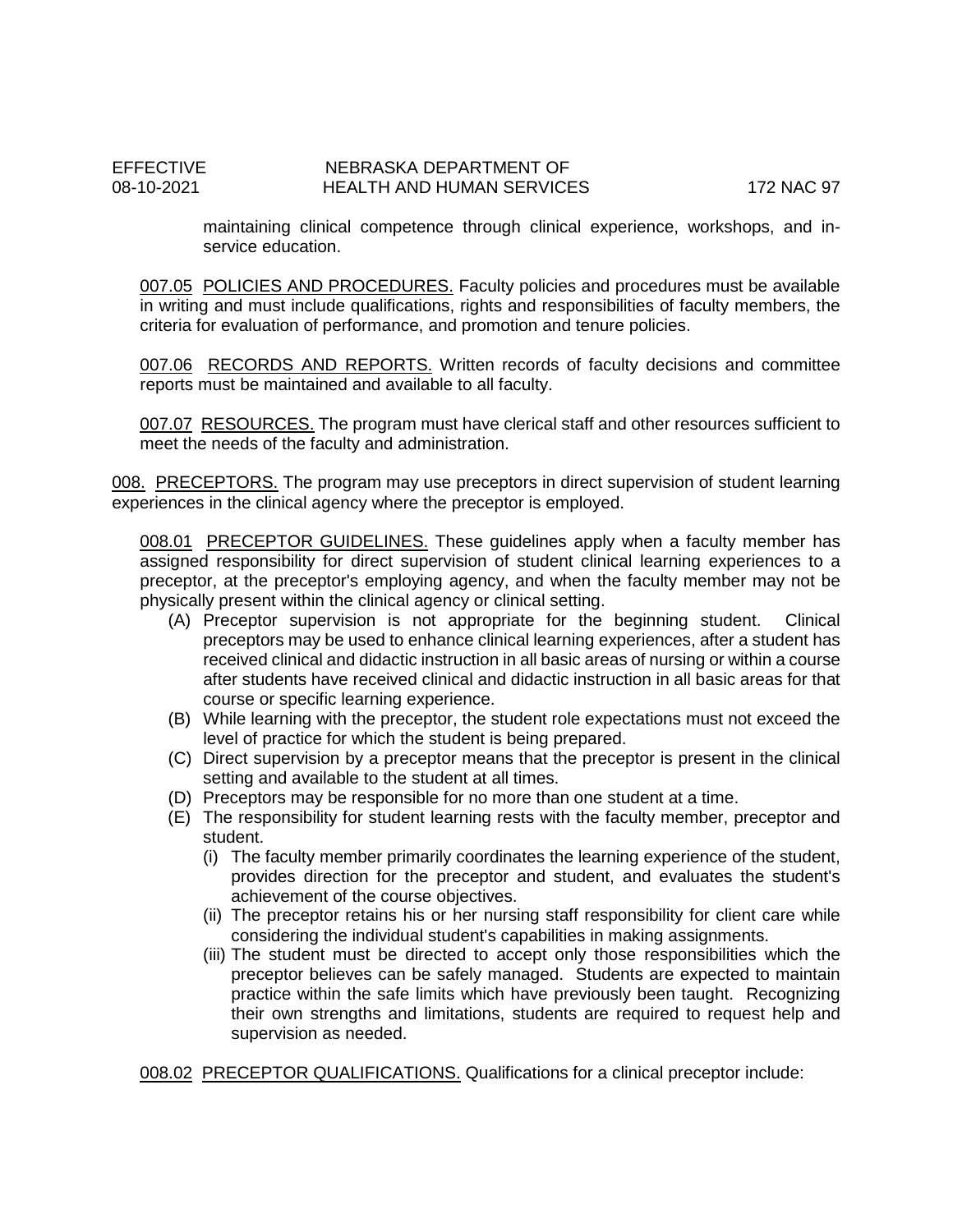- (A) An unencumbered license to practice nursing in the jurisdiction where students are precepted;
- (B) The educational level of the preceptor must be at or above the level for which the student is being prepared;
- (C) A minimum 12 months experience in the practice of registered nursing;
- (D) Competence related to the area of assigned clinical teaching responsibilities; and
- (E) Designated by manager and peers as a collaborator and leader among nurses.

009. CURRICULUM - CORE EDUCATIONAL REQUIREMENTS. The program must have a curriculum that enables students to develop the nursing knowledge, skills and abilities necessary for the level of licensure. An organized pattern, developed by the nurse faculty for the continuity and sequence of courses and related concurrent clinical instruction, must provide for progression of knowledge, skills, abilities, and attitudes of nursing students. Curricula will be revised as necessary to maintain a program that reflects advances in health care and its delivery.

009.01 STANDARDS. The curriculum, as defined by nursing education, professional and practice standards, must include:

- (A) Experiences that promote the development and subsequent demonstration of evidence-based clinical judgment, skill in clinical management, and the professional commitment to collaborate in continuously improving the quality and safety of the healthcare system for patients.
- (B) Evidence–based learning experiences and methods of instruction, including distance education methods, consistent with the written curriculum plan.
- (C) Coursework including, but not limited to:
	- (i) Content in the biological, physical, social and behavioral sciences to provide a foundation for safe and effective nursing practice;
	- (ii) Content regarding professional responsibilities, scope of practice, legal and ethical issues, history and trends in nursing and health care; and
	- (iii) Didactic content and supervised clinical experience in the prevention of illness and the promotion, restoration, and maintenance of health in patients across the lifespan and from diverse cultural, ethnic, social and economic backgrounds. Patient experiences must occur in a variety of clinical settings and must include:
		- (1) Integrating patient safety principles throughout the didactic and clinical coursework;
		- (2) Using information technology to communicate and manage knowledge, mitigate error, and support decision making;
		- (3) Employing evidence-based practice to integrate best research with clinical expertise and client values for optimal care, including skills to identify and apply best practices to nursing care;
		- (4) Providing client-centered, culturally competent care by:
			- (a) Respecting client differences, values, preferences and expressed needs; (b) Involving clients in decision-making and care management;
			- (c) Coordinating and managing care transitions or continuous care; and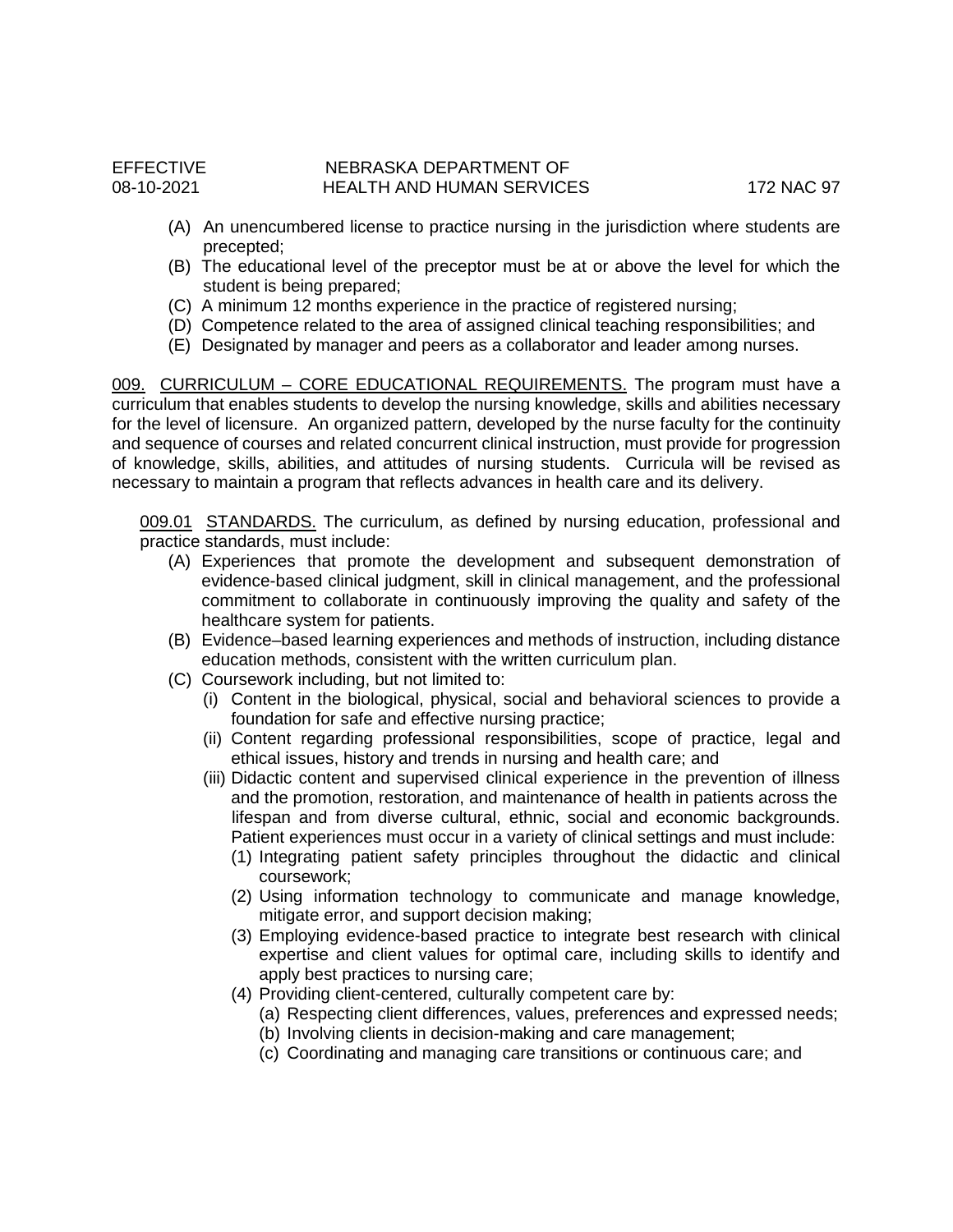- (d) Explaining appropriate and accessible interventions to patients and populations that may positively affect their ability to achieve healthy lifestyles;
- (5) Collaborating with interdisciplinary teams to foster open communication, mutual respect, and shared decision making in order to achieve quality patient care; and
- (6) Participating in quality improvement processes to measure client outcomes, identify hazards and errors, and develop changes in processes of client care.

009.02 ADDITIONAL CURRICULUM REQUIREMENTS. All nursing programs must meet the following additional curriculum requirements:

- (A) Experiences which promote the development of leadership and management skills and professional socialization consistent with the level of licensure; and
- (B) Delivery of instruction by distance education methods must be consistent with the program curriculum plan and enable students to meet the goals, competencies and objectives of the educational program and standards of the Board.

009.03 LEARNING EXPERIENCES. The curriculum must provide for learning experiences that prepare the student to identify and intervene in actual or potential health problems of individuals, families, or groups. Nursing actions must be directed toward maintaining or improving health status, based on the nursing assessment and through the execution of nursing care or therapeutic regimens prescribed by any person lawfully authorized to prescribe. Learning experiences, methods of instruction, and evaluation of student Learning experiences, methods of instruction, and evaluation of student accomplishment will:

- (A) Be planned, implemented and evaluated by the faculty with provisions for student input;
- (B) Reflect the organizing framework and objectives of the nursing education program;
- (C) Be organized logically and sequenced appropriately;
- (D) Provide supervised clinical experience to prepare the student for the safe practice of nursing and will include development of skills in direct patient care; making clinical judgments; care and management of both individuals and groups of patients across the lifespan and delegation to and supervision of, as appropriate to level of education, other healthcare providers;
- (E) Provide clinical hours comparable to those provided by an approved program of equivalent size and program type or, in the case of no equivalent program, clinical hours scaled relative to an approved program;
- (F) Provide clinical experiences such as observation, simulation, staff nurse supported, dedicated education unit, adjunct or preceptor, that are supervised by qualified faculty;
- (G) Measure the students' competencies based on the students' demonstration of care management and decision making skills when providing patient care in a variety of clinical situations and care settings; and
- (H) Be comprised of sufficient hours to meet these standards, be supervised by educationally and clinically qualified faculty, and ensure students' ability to practice at an entry level.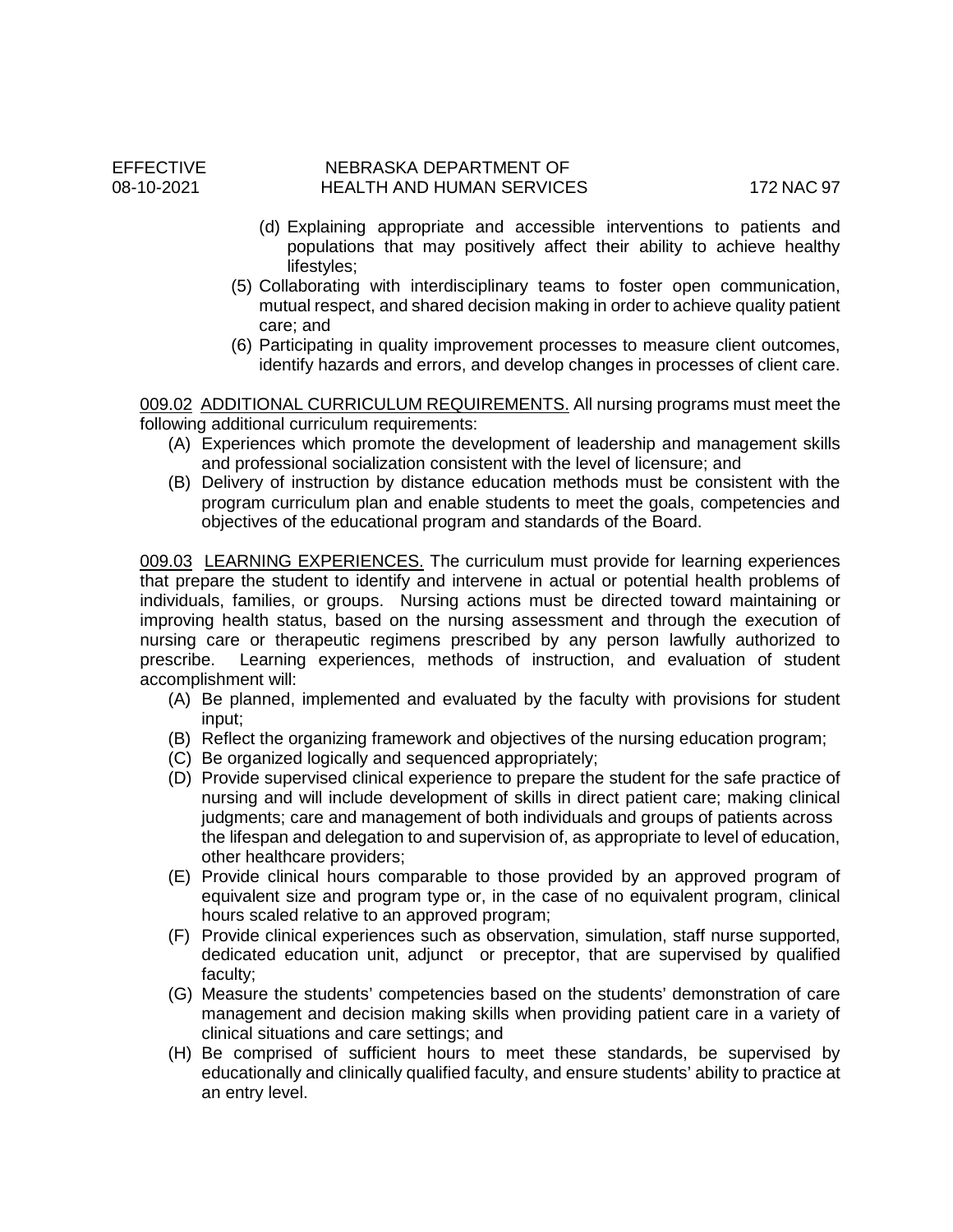009.04 SYLLABI. Current syllabi must be available at the educational institution.

009.05 CHALLENGE PROCEDURE. Programs permitting students to challenge selected courses for credit must have written policies governing the challenge procedure.

009.06 CURRICULUM REVISIONS. Consultation from the Board is available when curriculum revisions are being considered. Plans for major curriculum revisions must be submitted to the Board for approval 3 months before they are implemented and must include the rationale and indicate the present plan as well as the proposed change and expected outcome. Major curriculum changes include:

- (A) Changes in program outcomes which alter the present curriculum;
- (B) Changes in the length of the program;
- (C) Changes in the number of hours of didactic instruction or clinical instruction;
- (D) Reorganization of the entire curriculum; and
- (E) Additions, deletions, and substitutions of support courses or nursing electives.

010. CLINICAL RESOURCES. There must be clinical resources available and adequate for the number of students and faculty and the outcomes of the program.

010.01 CLINICAL FACILITIES. Clinical facilities must be available with a sufficient number and variety of clients to provide learning experiences essential to achievement of the stated objectives of the curriculum and for the number of students enrolled.

010.02 APPROVAL. The program must identify on the annual report all clinical facilities utilized by the program.

011. EDUCATIONAL FACILITIES. Adequate classrooms, offices, laboratories, conference rooms, and a library to meet the objectives of the program and to provide the needs of the students and faculty must be available.

012. STUDENTS. Students must be provided the opportunity to acquire and demonstrate the knowledge, skills and abilities for safe and effective nursing practice in theory and clinical experience through faculty supervision. The following requirements related to students will be in place:

- (A) All institutional policies relevant to applicants and students are available in writing.
- (B) Written policies will be developed by faculty for selection, admission, readmission, progression, graduation, transfer, dismissal or withdrawal of nursing students.
- (C) Student responsibilities and due process rights will be available in writing.
- (D) Requirements for graduation are stated in the program brochure or catalog.
- (E) The date of completion of the nursing program is specified on the transcript.
- (F) Students are required to meet the health standards and criminal background checks as required by the clinical agencies and the nursing program.
- (G) Students are to be accountable for the integrity of their work.
- (H) The program will hold students accountable for professional behavior, including honesty and integrity, while enrolled in their program of study.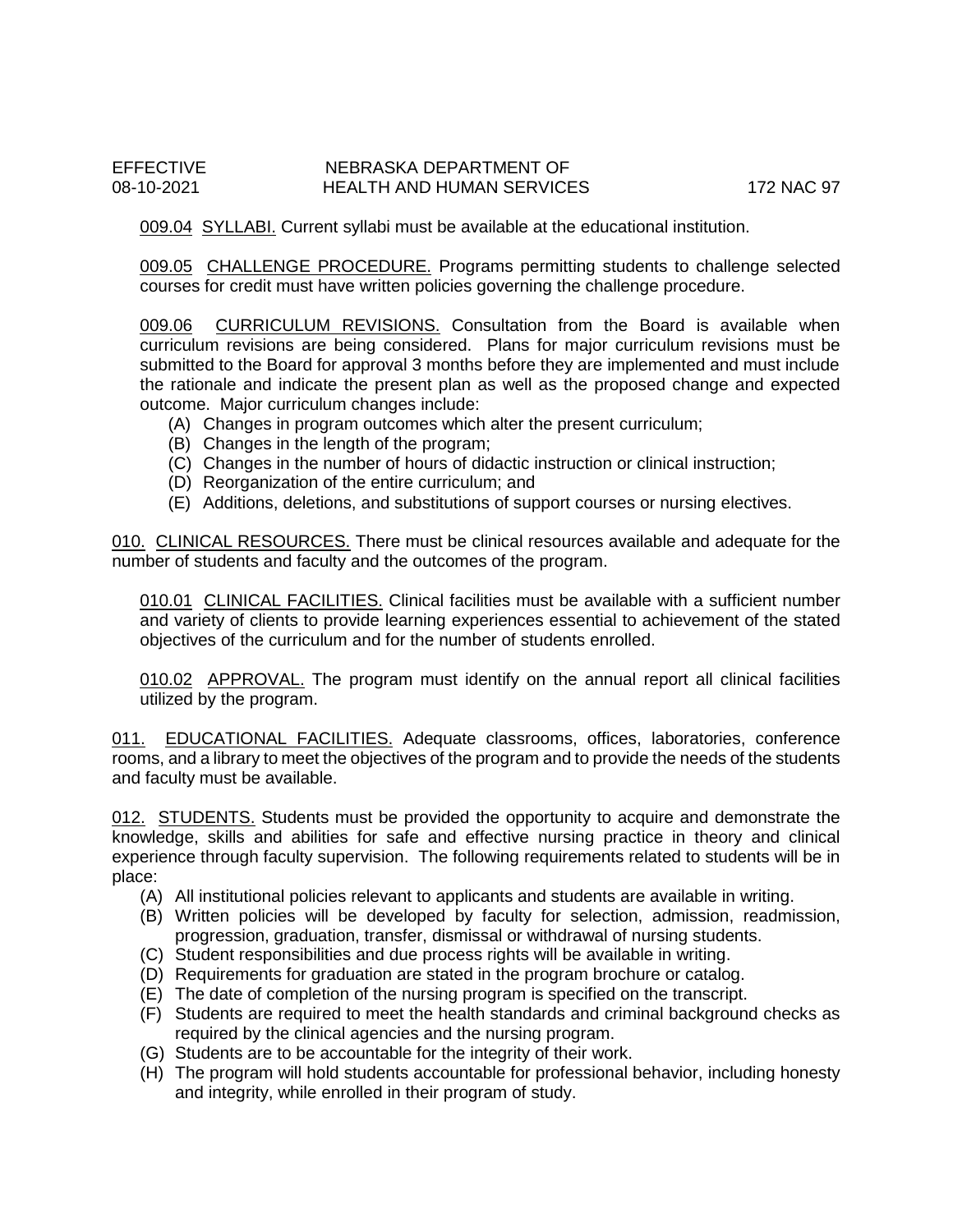013. RECORDS. The controlling institution must maintain a record system with provision for the protection of records against loss, destruction, and unauthorized use. Such record system will meet the following requirements:

- (A) Student records are to be available to the faculty;
- (B) No part of the student's record may be released without the written consent of the student;
- (C) Official records will be maintained for current students enrolled, including admission data, transcripts, and evaluations;
- (D) Transcripts for students who have withdrawn or graduated will be kept on file;
- (E) Records for transfer students, at the time of admission into a nursing program, will include a transcript of the previous nursing or college program and a written program of studies required to be completed by the transfer student prior to graduation; and
- (F) Faculty records demonstrating educational and experiential qualifications will be maintained, including official educational transcripts.

014. REPORTS TO THE BOARD. An annual report, accreditation reports, and accreditation updates or reports must be submitted to the Board by the program, and the program will:

- (A) Notify the Board in writing of administrative changes relating to and affecting the program; and
- (B) Cooperate in submitting data to the Board for purposes of research and planning activities.

015. PROMOTIONAL MATERIALS. The program brochure, catalog, website, or other materials must be current and give an accurate description of the program.

016. EVALUATION. The faculty must develop a systematic evaluation plan for the total program and provide for periodic evaluation of all aspects of the program including: philosophy and outcomes, organization and administration, faculty, curriculum, students, facilities, follow-up study of graduates, records, and reports, and demonstrate how the evaluation data are used for program improvement.

017. SURVEY VISITS TO NURSING PROGRAMS. The Board will conduct survey visits to each of the nursing programs to verify compliance with all of the preceding regulations.

017.01 FREQUENCY. The frequency of survey visits will be based on an annual evaluation of the following criteria:

- (A) The stability of the nursing administrative structure and personnel;
- (B) The stability and retention of the faculty;
- (C) The program maintaining accreditation by a national nursing program accreditation entity approved by the Board;
- (D) The annual reports for the last 4 years; and
- (E) The graduates from the program having demonstrated a pass rate on the National Council Licensure Examination each year for the last 4 years that meets or exceeds the national pass rate.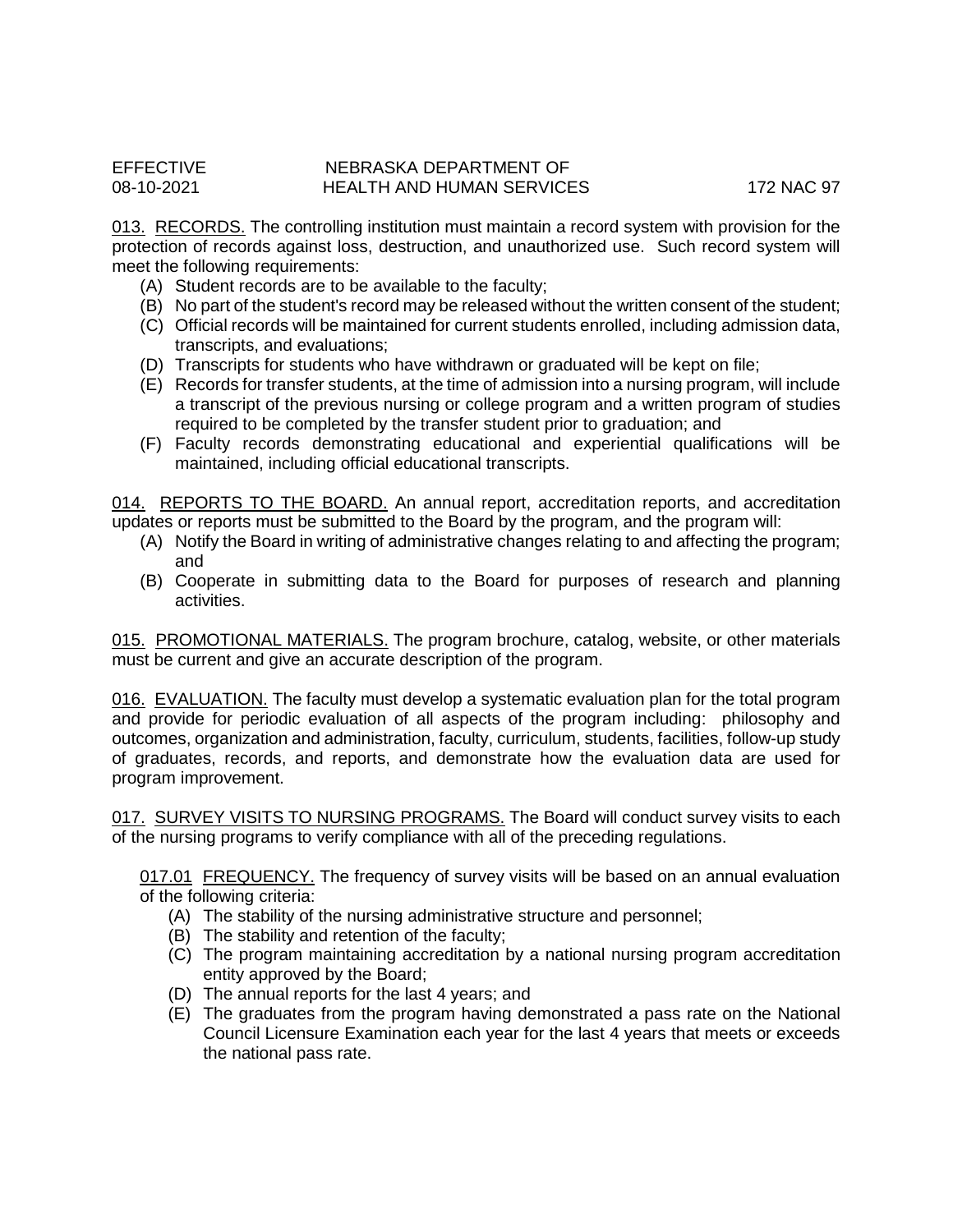017.02 BOARD DIRECTED SURVEY. The Board may direct that a survey visit be conducted more frequently if it determines that a survey is indicated based on, but not limited to, the following:

- (A) Frequent nursing department administrative changes or faculty turnover;
- (B) Complaints received from faculty, students, parents, or the general public;
- (C) A pass rate of the graduates lower than the national pass rate for 2 consecutive years; or
- (D) Student retention and attrition.

018. INNOVATIVE APPROACHES TO PRE-LICENSURE PROGRAMS. A nursing education program may apply to implement an innovative approach by complying with provisions of this section. Nursing education programs approved to implement innovative approaches will continue to provide quality nursing education that prepares graduates to practice safely, competently and ethically within the scope of practice as defined in the Nurse Practice Act.

018.01 PURPOSE. A nursing program applying to implement an innovative approach must explain the purpose for creating innovation in curriculum or educational design, which must include:

- (A) To foster innovative models of nursing education to address the changing needs in health care;
- (B) To assure that innovative approaches are conducted in a manner consistent with the Board's role in protection of the public; and
- (C) To assure that innovative approaches conform to the quality outcome standards and core education criteria established by the Board.

018.02 ELIGIBILITY. In order for a nursing program to be eligible to submit an innovative approach to nursing education, the nursing program must:

- (A) Hold full Board approval without conditions;
- (B) Have no substantiated complaints in the past 2 years; and
- (C) Have committed no rule violations in the past 2 years.

018.03 APPLICATION. The following information must be provided by the nursing program to the Board at least 90 days prior to a Board meeting:

- (A) Executive summary of the project;
- (B) Identifying information including name of nursing program, address, responsible party, and contact information;
- (C) A brief description of the current program, including accreditation and Board approval status;
- (D) Identification of the regulation or regulations affected by the proposed innovative approach;
- (E) Length of time for which the innovative approach is requested;
- (F) Description of the innovative approach, including objectives;
- (G) Brief explanation of why the program wants to implement an innovative approach at this time;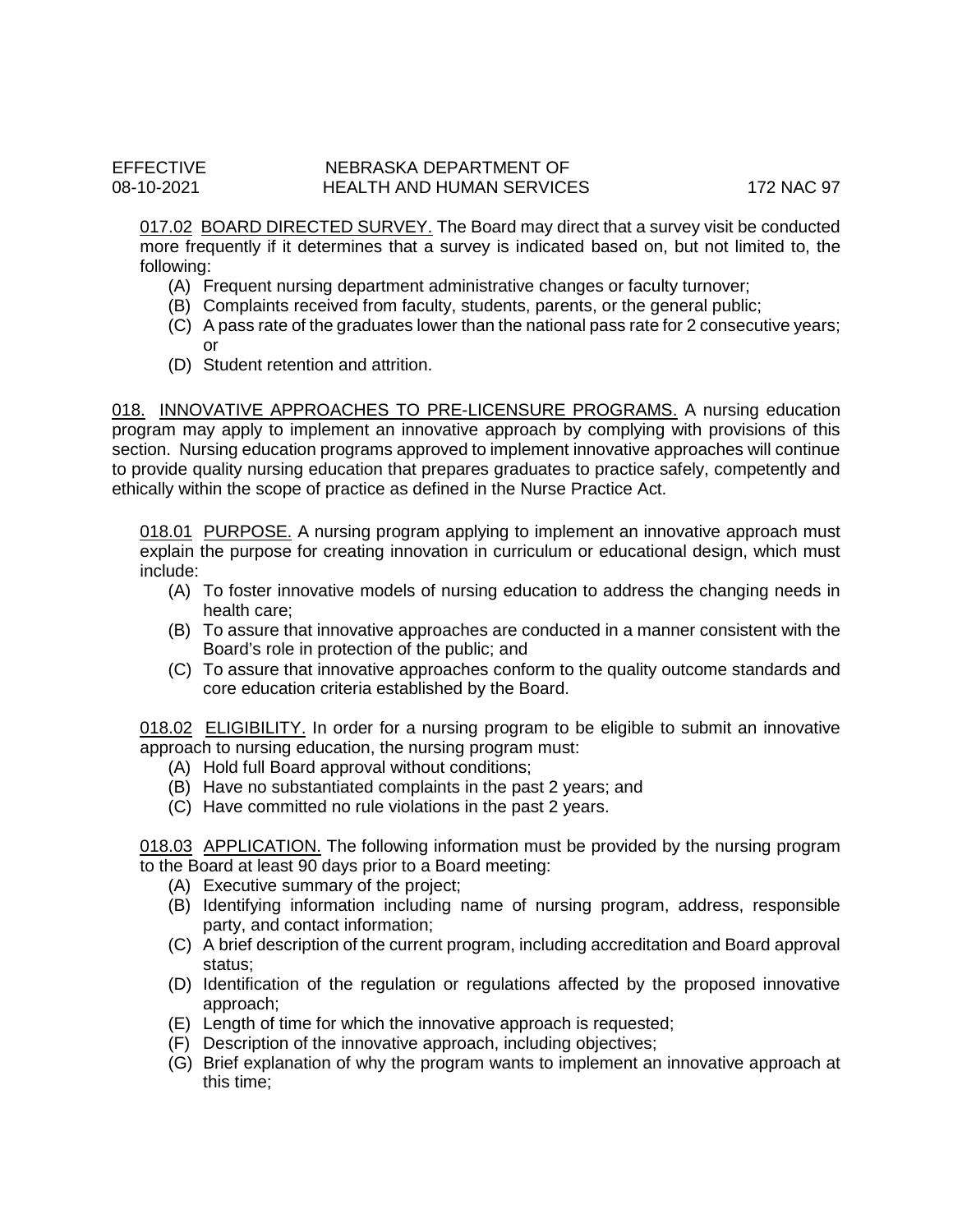- (H) Explanation of how the proposed innovation differs from approaches in the current program;
- (I) Rationale with available evidence supporting the innovative approach;
- (J) Identification of resources that support the proposed innovative approach;
- (K) Expected impact innovative approach will have on the program, including administration, students, faculty, and other program resources;
- (L) Plan for implementation, including timeline;
- (M) Plan for evaluation of the proposed innovation, including measurable criteria and outcomes, method of evaluation, and frequency of evaluation; and
- (N) Additional application information as requested by the Board.

018.04 STANDARDS FOR APPROVAL. Approval is based on the following criteria:

- (A) Eligibility and application criteria in 172 NAC 97-018.02 and 172 NAC 97-018.03 met;
- (B) The innovative approach will not compromise the quality of education or safe practice of students;
- (C) Resources are sufficient to support the innovative approach;
- (D) Rationale with available evidence supports the implementation of the innovative approach;
- (E) Implementation plan is reasonable to achieve the desired outcomes of the innovative approach;
- (F) Timeline provides for sufficient period to implement and evaluate the innovative approach; and
- (G) Plan for periodic evaluation is comprehensive and supported by appropriate methodology.

018.05 BOARD REVIEW OF APPLICATION. Annually, the Board may establish the number of innovative approach applications it will accept, based on available Board resources. The Board will evaluate innovative approach applications to determine if eligibility criteria in 172 NAC 97-018.02 are met and if the standards from 172 NAC 97-018.04 are established.

018.05(A) APPROVAL. If the application meets the eligibility criteria and standards, the Board will:

- (i) Approve the application; or
- (ii) Approve the application with modifications as agreed between the Board and the nursing education program.

018.05(B) DENIAL. If the application does not meet the eligibility criteria and standards, the Board will deny approval of the innovative approach or may request additional information.

018.05(C) RESCIND APPROVAL. The Board may rescind the approval or require the program to make modifications in the innovative approach if:

- (i) The Board receives substantiated evidence indicating adverse impact; or
- (ii) The nursing education program fails to implement the innovative approach as presented and approved.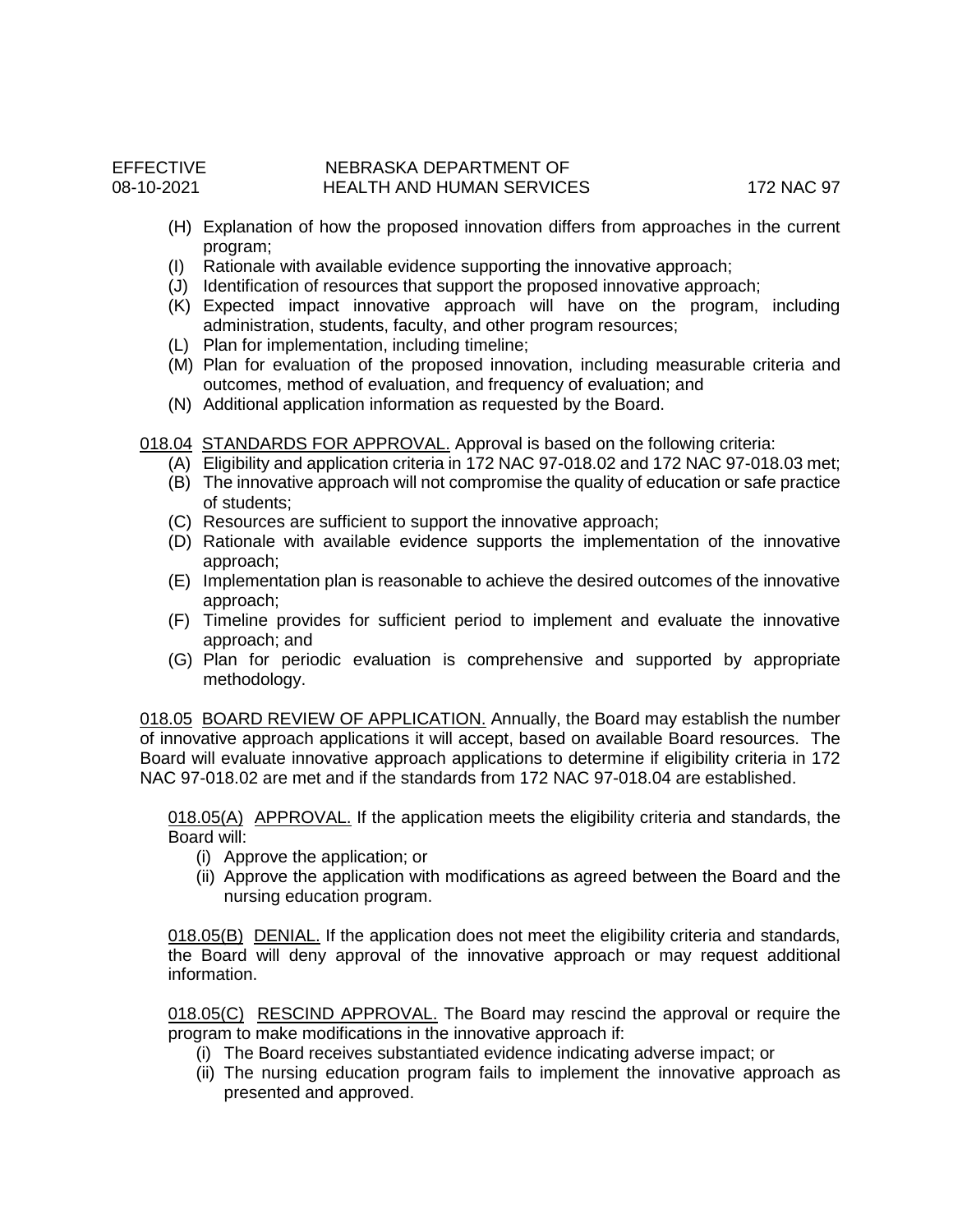018.06 PERIODIC EVALUATION. Periodic evaluation of the innovative approach to nursing education requires the following:

- (A) The educational program must submit progress reports conforming to the evaluation plan annually or as requested by the Board;
- (B) The final evaluation report must conform to the evaluation plan, detailing and analyzing the outcomes data;
- (C) If any report indicates that students were adversely impacted by the innovation, the nursing program must provide documentation of corrective measures and their effectiveness; and
- (D) The educational program must maintain eligibility criteria in 172 NAC 97-018.02.

018.07 CONTINUATION. Requests for the innovative approach to continue and become an ongoing part of the education program must be submitted 30 days prior to a regularly scheduled Board meeting. Continuation of the innovative approach to nursing education may be granted by the Board if:

- (A) The final evaluation has been submitted;
- (B) The innovative approach has achieved the desired outcomes;
- (C) The innovative approach has not compromised public protection; and
- (D) The innovative approach is consistent with core nursing education criteria.

019. APPROVAL OF NEW PRELICENSURE EDUCATION PROGRAMS. An institution seeking Board approval to conduct a new prelicensure program in registered or practical nursing must submit an application provided by the Department at least 1 year prior to the anticipated opening of the new program. The application must include the following:

- (A) Results of a needs assessment, including identification of potential and available students and employment opportunities for program graduates;
- (B) Identification of sufficient financial and other resources;
- (C) Governing institution approval and support;
- (D) A description of the readiness that has been identified of the community to support the proposed program;
- (E) Type of educational program proposed;
- (F) Evidence of the institution meeting state requirements, and regional or national accreditation by an accredited agency recognized by the U.S. Department of Education;
- (G) Evidence of the nursing program actively seeking accreditation from a U.S. Department of Education recognized national nursing accrediting agency;
- (H) A description of the provision for educational facilities including classroom, laboratories, library, conference rooms and offices;
- (I) A description of the provision for clinical opportunities and available resources;
- (J) A description of the availability of qualified faculty;
- (K) A description of the general education and nursing content of the curriculum including proposed course descriptions;
- (L) Proposed timeline for initiating and expanding the program;
- (M) If the controlling institution is a private organization, a copy of its articles of incorporation and of the resolution of its governing body authorizing it to establish a program of registered or practical nursing must be attached;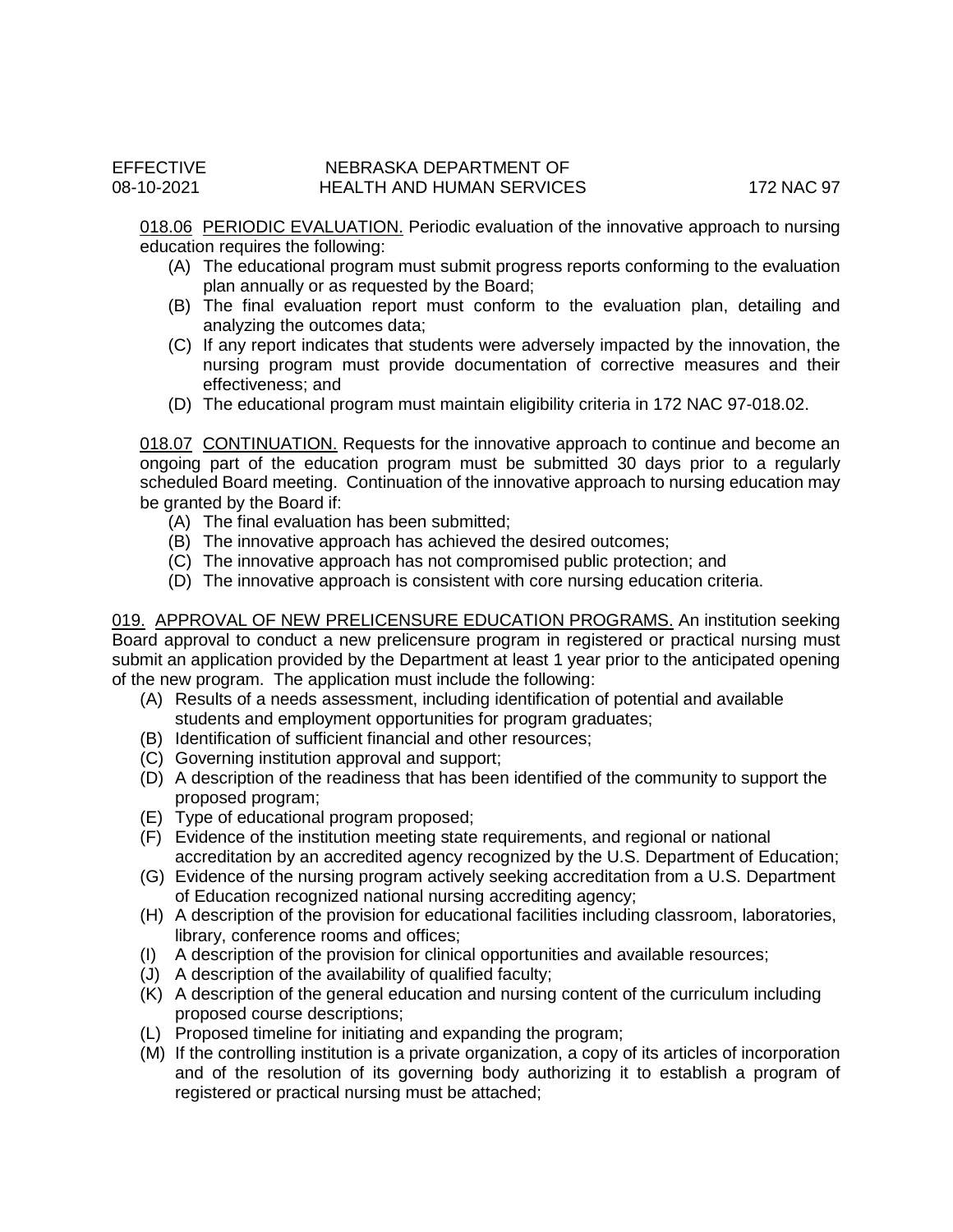- (N) If the controlling institution is a public body, a copy of its statutory authority to establish a program of registered or practical nursing must be attached, along with a copy of the resolution of its governing body authorizing it to establish a program of registered or practical nursing must be attached; and
- (O) The application must be signed by the head of the governing body of the controlling institution making the application.

019.01 EMPLOYMENT OF DIRECTOR AND FACULTY. The applying institution must employ a director at least 12 months prior to the anticipated opening of the program. Sufficient, qualified faculty must be in place 6 months prior to the beginning of any course for the purpose of course development.

019.02 INITIAL APPROVAL FOR ADMISSION OF STUDENTS. The proposed program must provide the Board with verification that the following program components and processes have been completed:

- (1) Overview of the total curriculum;
- (2) Content;
- (3) Schedule, including course sequence;
- (4) Course descriptions;
- (5) Contracts for clinical sites;
- (6) Program evaluation plan;
- (7) Course syllabi for first year with identified timeline for submission of syllabi for subsequent years; and
- (8) Establishment of student policies for admission, progression, retention and graduation.

019.02(A) INITIAL APPROVAL. When the Board determines that all components and processes are complete and in place, the Board will authorize the program to admit students. The Board may or may not require a site visit to make this determination.

019.02(B) DENIAL. The Board will deny initial approval if it determines that a proposed nursing education program is unable to meet the standards for nursing education.

019.03 FULL PROGRAM APPROVAL. The Board may request periodic reports from a new program regarding initial program operations before granting full program approval. The Board will fully approve the program upon:

- (A) Successful completion of a Board survey visit of the program concurrent with graduation of first class eligibility for the National Council Licensure Examination;
- (B) Submission of the nursing program's ongoing systematic evaluation plan;
- (C) Satisfactory completion of survey report that verifies that the program is in compliance with the Board's Nursing Education Standards in 172 NAC 97-004; and
- (D) Accreditation approval or application status update.

019.04 CONTINUING APPROVAL. Approval is continued for those programs which continue to meet the requirements of the Board as determined by survey visits, annual reports, and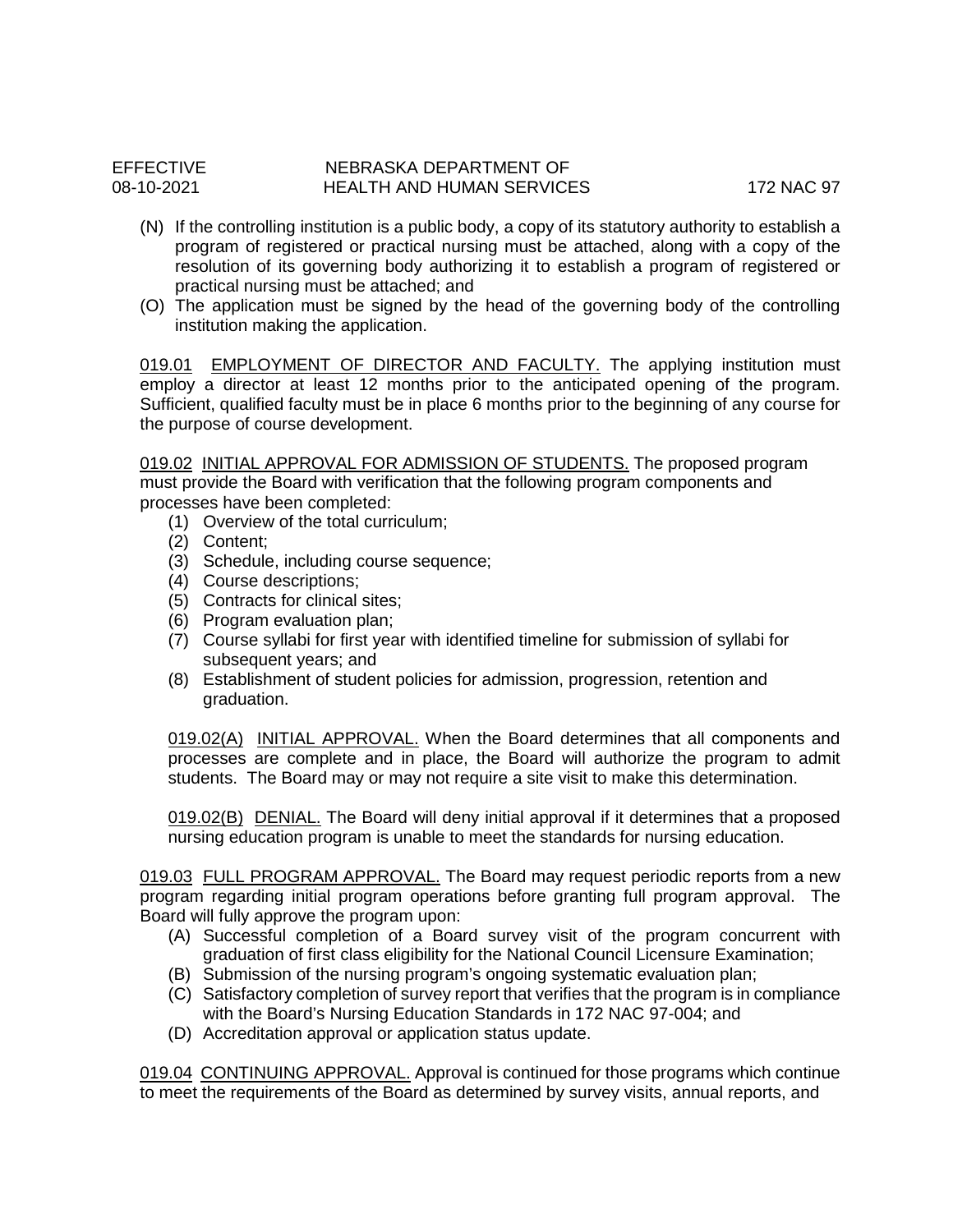such reports as may be required by the Board. Approval may be continued with or without Board recommendations or suggestions.

019.04(A) ONGOING EVALUATION. Nursing education programs will be reevaluated every 4 to 5 years with a site visit, upon request of the nursing education program, or at the discretion of the Board, to ensure continuing compliance with the regulations.

019.04(B) ANNUAL REPORT. Programs must submit an annual report.

020. BOARD ACTIONS. Failure to meet the standards put forward in this chapter may result in disciplinary action by the Board. The Board may recommend one of the following actions:

- (A) Warning;
- (B) Suspension; or
- (C) Revocation.

020.01 WARNING. If the Board determines that any controlling institution having a program in registered or practical nursing approved by the Board is not maintaining the standards required by the statutes and by this chapter, the controlling institution will be warned. Notice will be given in writing to the controlling institution, specifying the deficiency or deficiencies.

020.01(A) CORRECTION OF DEFICIENCIES. The controlling institution will be given 12 months in which to correct the deficiency or deficiencies in its program.

020.01(B) POSSIBLE WITHDRAWAL OF APPROVAL. If the requirements for approval have not been met within 12 months after receipt of a warning, the controlling institution will be given 6 months' notice of possible withdrawal of approval.

020.01(C) FAILURE TO CORRECT DEFICIENCIES. If the deficiency or deficiencies have not been corrected within 6 months after the controlling institution has been given notice of possible withdrawal of approval, a hearing before the Department will be scheduled to determine whether the approval from the Board will be suspended or revoked.

021. TRANSFERRING A PROGRAM. In the event that the transfer of the controlling institutional ownership or control of a program in registered or practical nursing is to take place, the new ownership or new controlling institution must comply with the same requirements as for the establishment of a new program in Section 019 of this chapter.

022. CLOSING A PROGRAM. A nursing education program anticipating closure of its program is subject to the following requirements:

- (A) A controlling institution terminating its program must notify the Board at least 1 year in advance of such intended termination, and must submit to the Board the plan for completion of students currently enrolled and the disposition of records. All Board requirements for approval must be maintained until the program is closed.
- (B) The program must be officially closed on the date the last nursing student completes the program or is transferred to another approved program under the plan for termination of